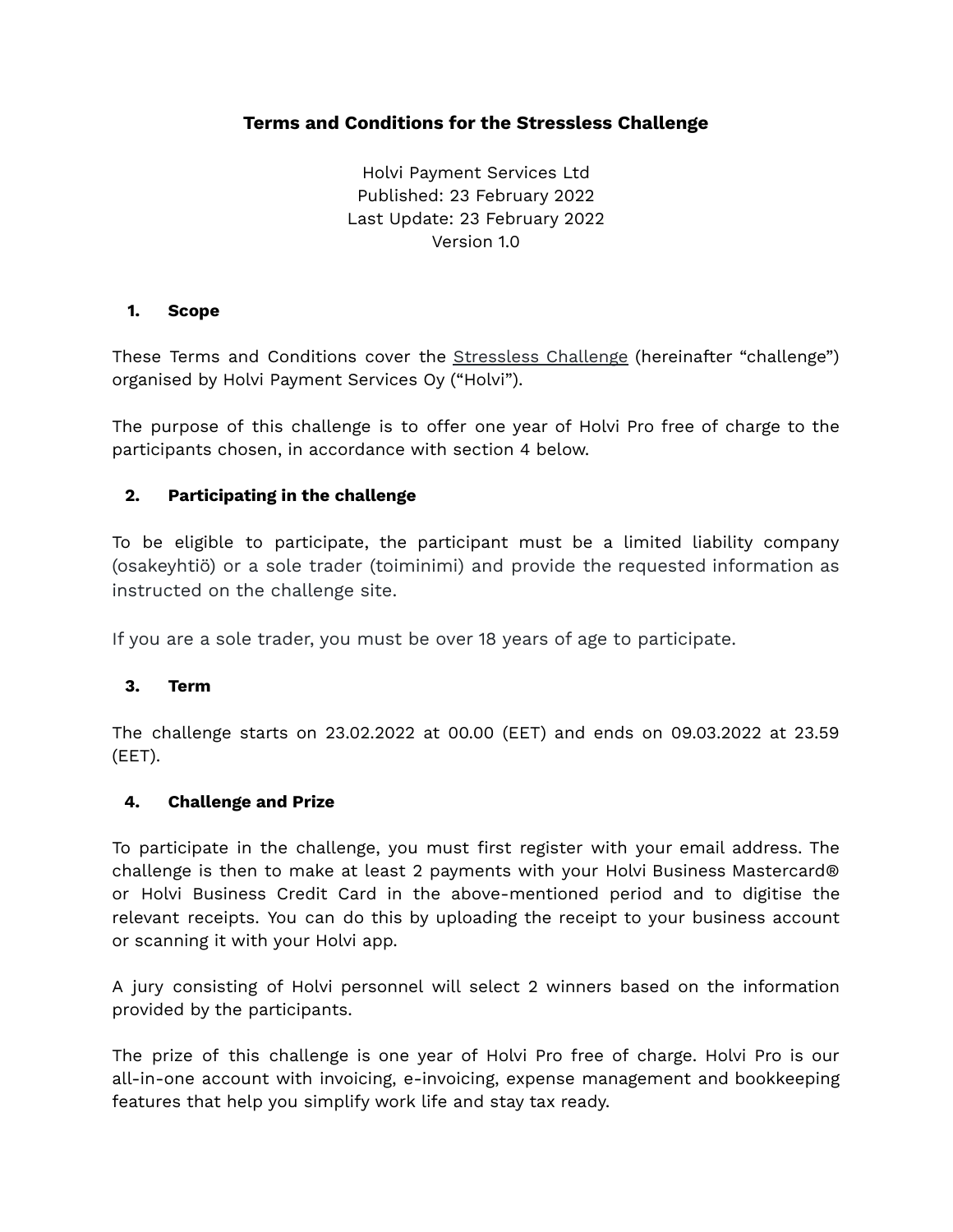The prize is non-transferable, may not be exchanged for cash and only consist of what is listed in this section. Holvi retains the right to change the prizes or nature of the prize as long as the value for the winner is the same. Winner specifically acknowledges that they shall be responsible for the payment of all tax, title fees, licence fees, insurance requirements and other charges as may be required under any law, ordinance, statute, regulation or otherwise.

# **5. Announcement**

The selected 2 winners will be notified by email.

# **6. Liability**

Holvi is not liable for any costs, damages or losses incurred for the participant due to participation in the challenge or use of the prize.

Holvi reserves the right to amend, withdraw or terminate the challenge or alter the challenge or these Terms and Conditions at any time without prior notice.

# **7. Privacy**

Holvi respects, and is committed to protecting your privacy. The personal information you provide will remain private and will only be used for the purposes outlined here.

The personal data Holvi collects on you for the purposes of the challenge include the information provided by you, and may include:

● Your name and contact details;

The personal data will be retained as long as necessary for the purposes of the challenge. Please see Holvi [Privacy](https://support.holvi.com/hc/en-gb/articles/202260402-Privacy-Policy) Policy for further information on how Holvi processes and protects your personal data and on your rights as a data subject.

In case personal data on any other persons is included in the materials provided by you, you must ensure that all such persons are aware of the use of the materials for the purposes of the challenge and as set out in this section.

#### **8. Governing law and venue**